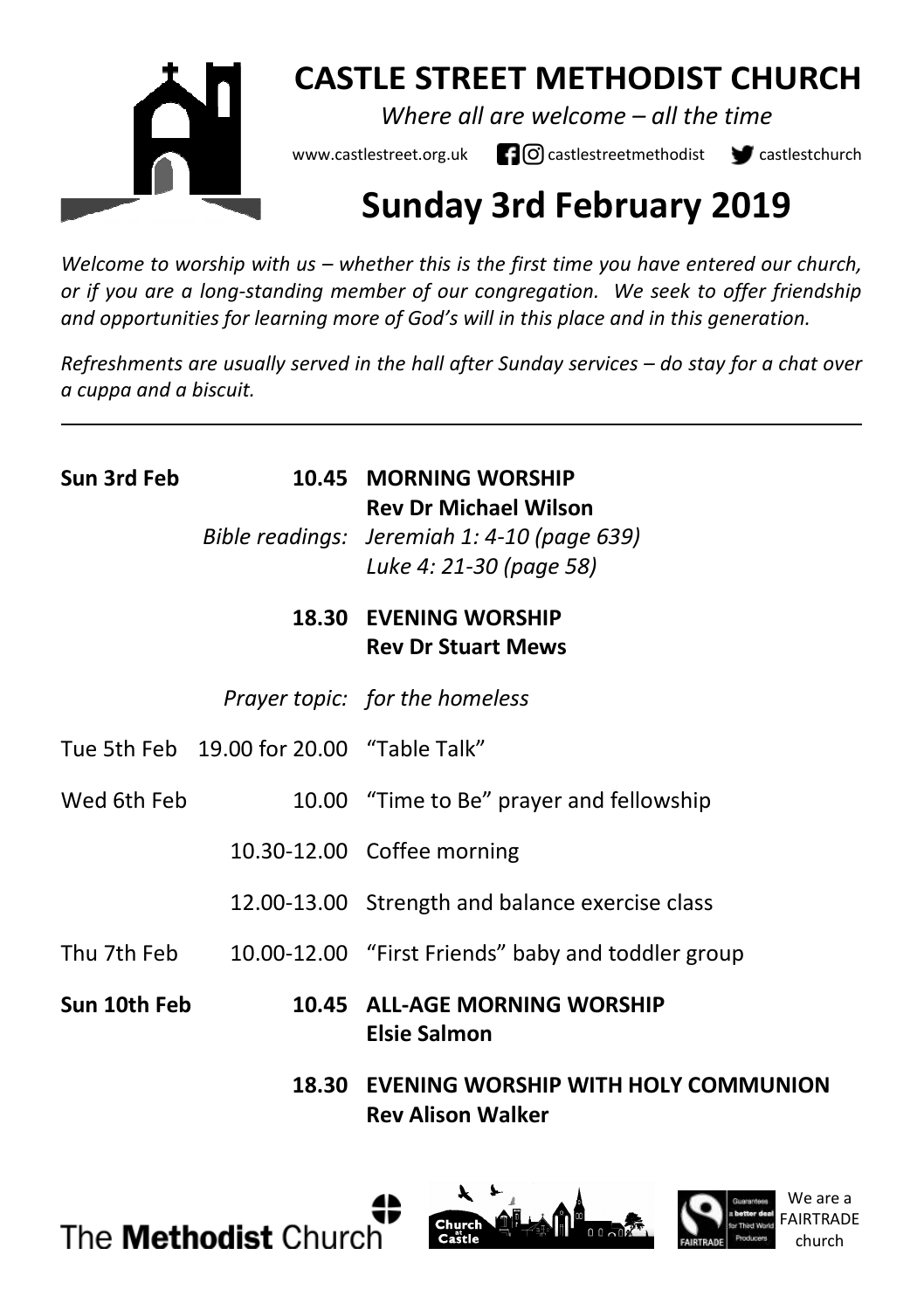#### **Welcome to Castle Street Methodist Church!**

If you are worshipping with us for the first time, please make yourself known to one of the stewards and pick up a welcome leaflet. All people of this church are part of the ministry, led by the Revd Alison Walker who may be contacted electronically via the church website or by telephone on (01223) 872 862.

Our church magazine *Castle View* contains more details of events taking place each month – please pick up a copy of the latest issue.

There is a **Prayer Request** book at the back of the church, which is used during services and at prayer meetings – but remember it is on display for anyone in the church to read, so please respect the privacy of those concerned and avoid including names and other personal details unless specifically requested.

## **Wesley "Fireside" – "A song for Will and the Lost Gardeners of Heligan"**

On Tuesday (5th February) at 2.45pm, best-selling children's author Hilary Robinson will speak about her recent book, which has been shortlisted for the Historical Association Young Quills Award 2018. All are welcome.

 $~\sim$ ~~~~~~~

#### **"Tunes 'n' Spoons" – this Friday at Royston**

Our friends at Royston Methodist Church (Queen's Road, just round the corner from the railway station) are organising another evening of favourite music with delicious desserts. It's this coming Friday (8th February), and starts at 7.15pm. Tickets cost £8 (£5 for those aged 16 and under), and can be obtained from Sue Walter (e-mail: walter962@btinternet.com). For more information contact Richard Elcock. Proceeds are to be shared between church funds and Home-Start Royston and South Cambridgeshire.

#### **Men's Breakfast, Saturday 16th February**

Foxton Methodist Church is organising a Men's Breakfast on Saturday 16th February, from 8.30am to 10.30am in Foxton Village Hall. The guest speaker will be Barbara Kettel, who will talk about the Cambridge City Food Banks.

 $~\sim$ ~~~~~~~

 $~\sim$   $\sim$   $\sim$   $\sim$   $\sim$   $\sim$ 

#### **"Top Team Quiz" at Wesley Church, Saturday 9th March**

Wesley Methodist Church is organising another "Top Team Quiz" early next month. Teams of six should enter, and the cost is £7 per person. There will be a variety of desserts to eat in the interval. It starts at 7.30pm, with doors opening at 7.15pm. For more details and to book a place, contact David Taylor at Wesley.